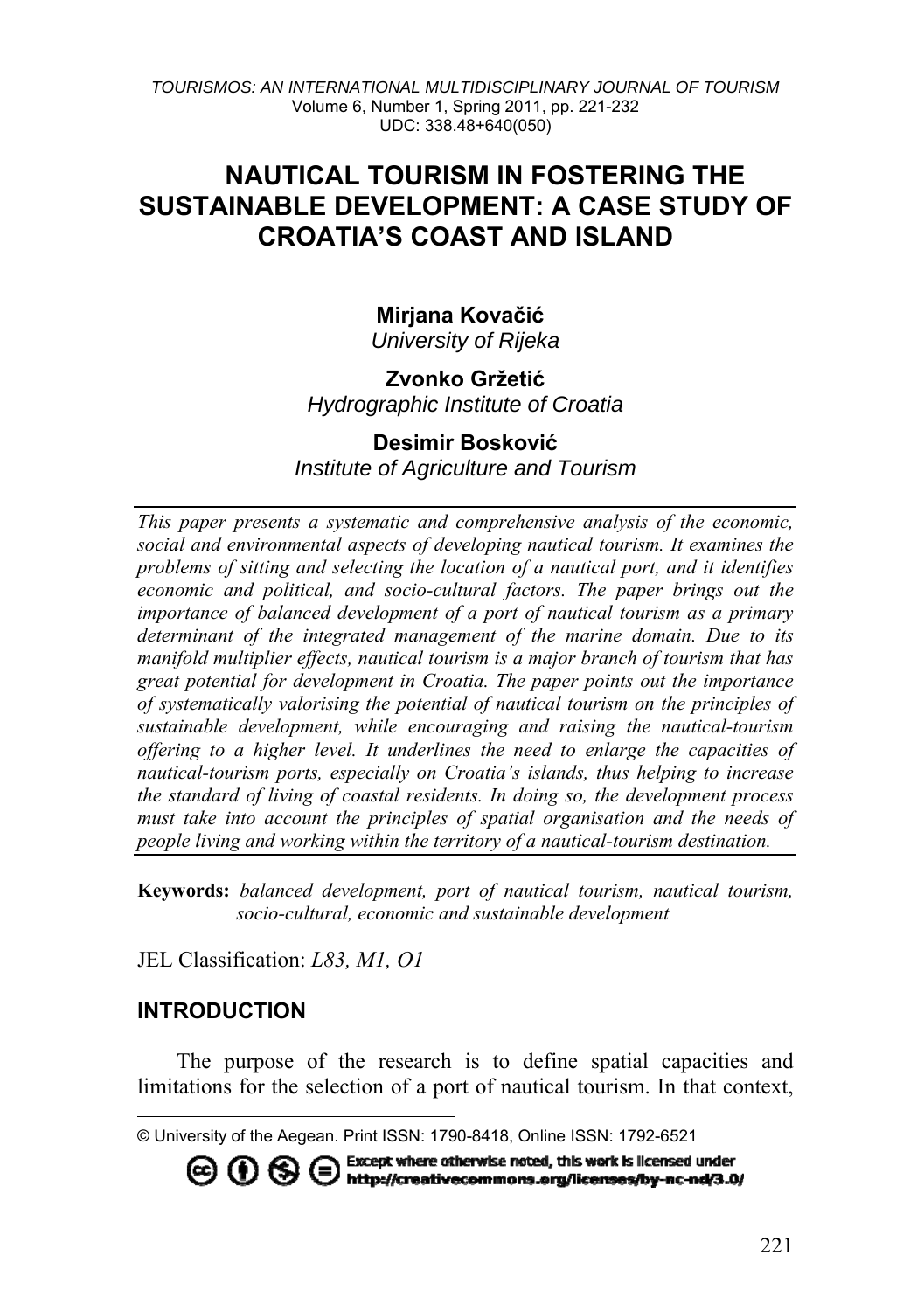considering nautical tourism ports as a system will determine their role as a development factor of nautical tourism through which the ports, through their organisation and capacity affect the level of marine resources activation.

The purpose of the research presented in this paper has been to analyse the economic and socio-cultural valorisation of nautical tourism and nautical tourism ports aimed at increasing the standard of living of coastal residents simultaneously observing the spatial organisation principles and the needs of people who live and work in the area of nautical destination. The research started from a general hypothesis:

The integrated system of managing and planning the development of nautical tourism ports refers to managing the quality, environment, development and safety, and it has clear requirements in communication, responsibility and economy and is an integrated part of managing marine and coastal environment.

## **ECONOMIC ASPECT OF NAUTICAL TOURISM**

A particular significance of nautical tourism in promoting nautical tourism and the complete national economy can be observed in numerous benefits. Nautical tourism has the highest and the most intense multiplicative effect that could, in a short time, make it the principal competitive Croatian product in the world. Nautical tourism is a kind of tourism that can ensure  $180 - 210$  operating days a year and the return of the invested capital in relation to hotel capacities is much faster. The investments in nautical tourism are lower than in hotel capacities for the corresponding number of accommodation units. The return of the invested capital is up to two times faster than in other branches of tourism, since it attracts a financially stronger guest which consequently improves the quality and image of the country. At the same time, comparative advantages are crucial for development in Croatia in relation to its direct competitors in the Mediterranean market.

## **Problem issues in developing nautical tourism**

A large part of Croatia is situated in the Mediterranean, and trends in nautical tourism observed in more developed tourist countries in the Mediterranean may be expected or have already been present in Croatia. Due to a certain delay of nautical tourism development in Croatia in relation to, for instance, Italy, France and Spain, it is possible to notice positive and negative consequences that the development of nautical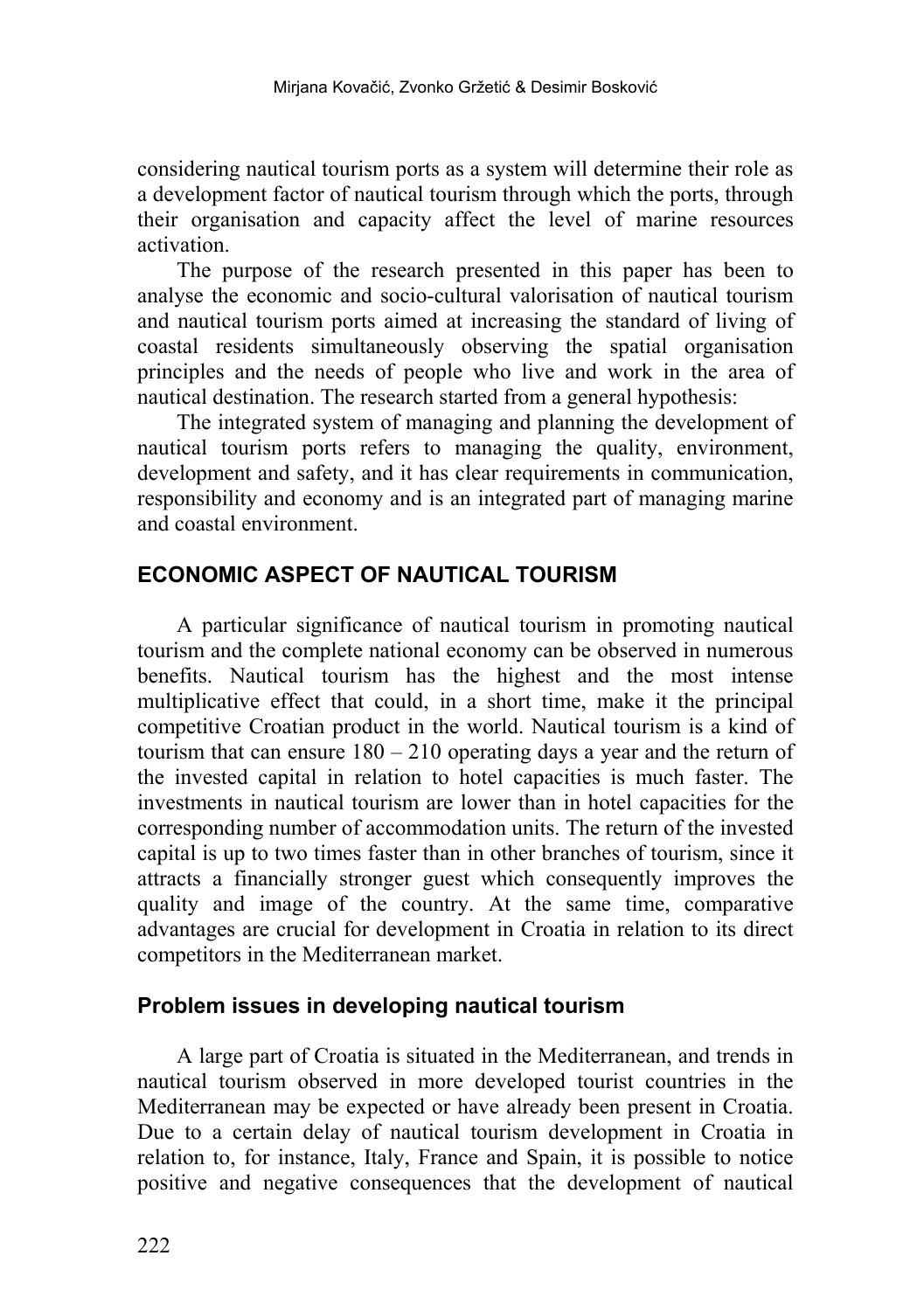tourism has had in those countries, primarily to their economy and the environment. Their experience will allow Croatia to consider its own development course.

Protection and increased quality of the existing natural, ecologic, cultural and historical, coastal and marine resources is the mission of all participants involved in the system of planning and managing such resources (Dodds & Butler, 2010). Local government has the role to accentuate the regional aspects of development and to coordinate various interests of numerous subjects and owners, especially in the environment protection, development of primary infrastructure and other facilities that contribute to increased quality of nautical offer.

Mediterranean countries are successful in developing nautical tourism, which also includes the orientation to socio-cultural aspect of development. Planning and designing the construction of nautical tourism ports and their organisation within institutional norms determining the rules and possibilities of long-term development have been particularly considered by the end of the 20th century. The best results were achieved in France and Spain, owing to their concession granting system and legal regulations which supported investments in nautical tourism ports (Luković, 2002).

#### **Interrelation of balanced tertiary development and the selection of the location of nautical tourism ports**

Distribution of nautical tourism ports is an important development element, and designing the development course is a part of development policy. In current conditions, the spatial distribution of new business activities is one of the main factors that affect the change in terms of spatial distribution of inhabitants and allow for economic effects. Simultaneously, the individual advantages of nautical port construction are reflected in the development of the immediate neighbouring area, which means that the owners' interests have to be coordinated with the issues of regional development.

There were attempts to solve the problems of underdeveloped areas by applying measures of political economy, but it meant the dictation in distributing business activities. Consequently, the criteria that will efficiently coordinate economic interests and interests of regional development were needed. In the case when the selection depends on maritime and other spatial conditions preference will be given to a developed area.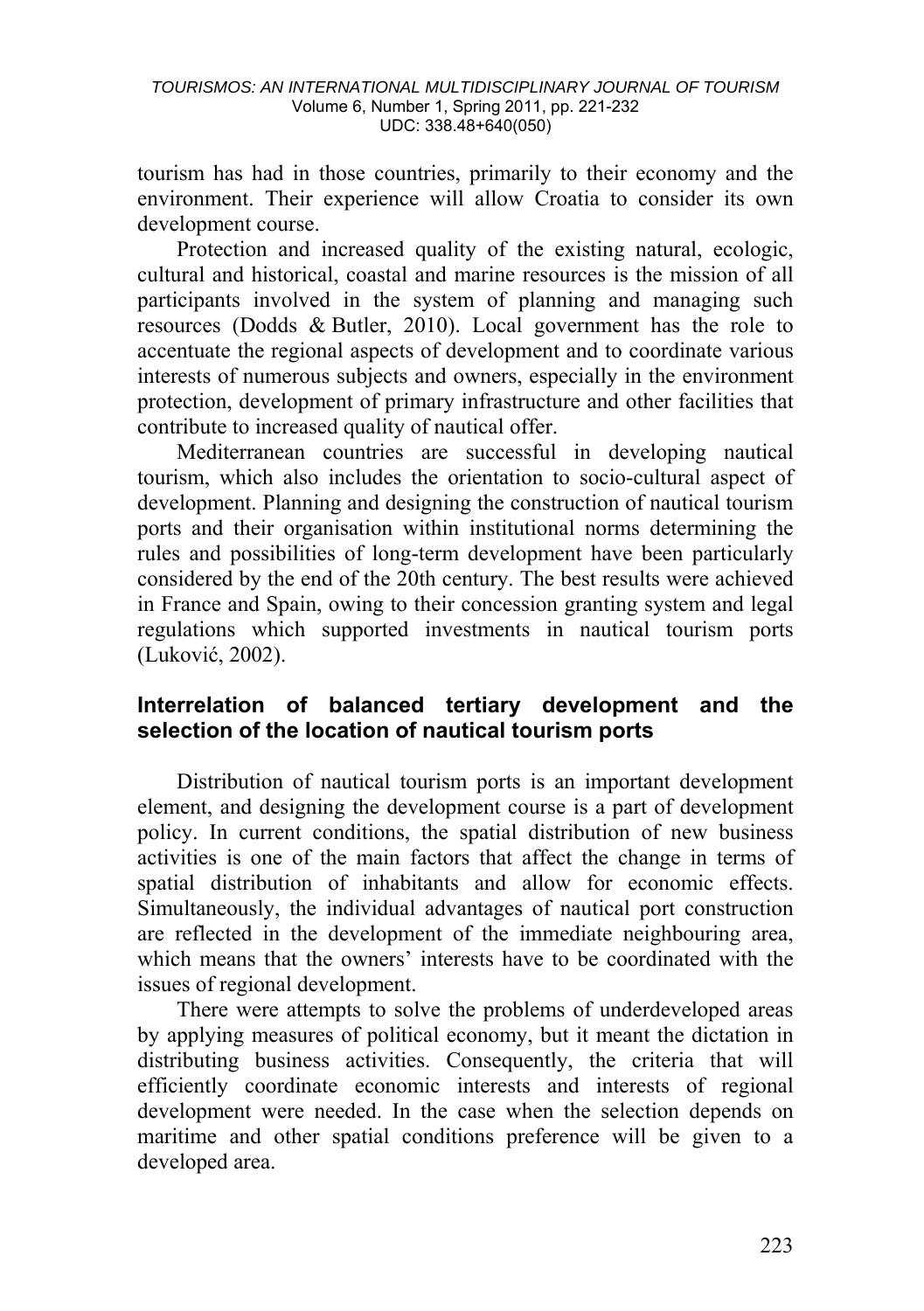Underdeveloped areas, especially in Croatian islands are permanent factors that slow down the progress and the development of the community and the problem has to be solved by applying scientific bases. One of the micro effects of a place of nautical tourism ports is its influence to regional and urban planning of development. That contributes to the balance of regional development, attracts private capital, leads to the employment in islands and in other areas, stimulates the development of small entrepreneurs, allows for a more efficient exploitation of resources by developing tertiary and quarter activities.

Selecting the location of a nautical tourism port has a special significance because of the resources that are exploited and the profits it achieves (Kovačić. 2008). Therefore, it is important to determine the following:

- The ratio between the size of the region and the number of nautical ports,
- The relationship of regional centres to nautical ports,
- The needs in ranking various systems and nautical ports, and especially
- The depth of the sea, configuration of the coast and hydro meteorological conditions at the micro location.

## **FACTORS OF THE LOCATION OF A NAUTICAL PORT**

It is not easy to determine which factor of the location of a nautical port is most important. Relative accuracy in determining the hierarchy of various factors could be achieved through several methods, and the data source could be survey questionnaires completed by decision-makers in nautical tourism ports, owners and investors, or by experts in particular fields (Richins & Scarinci, 2009). The hierarchy of factors may be determined also by observing the development of nautical tourism in a certain area, i.e. according to a determined interrelation between the development of nautical ports and the observed factors. The model of suitability of a nautical port location is based on the criteria arising from the factors of the location, which are evaluated according to their significance for the area.

## **Limitation factors of the location**

Selection of a location requires the adjustment of the location, both to local zoning and to future development plans of the area. This refers especially to restrictions in construction of commercial objects in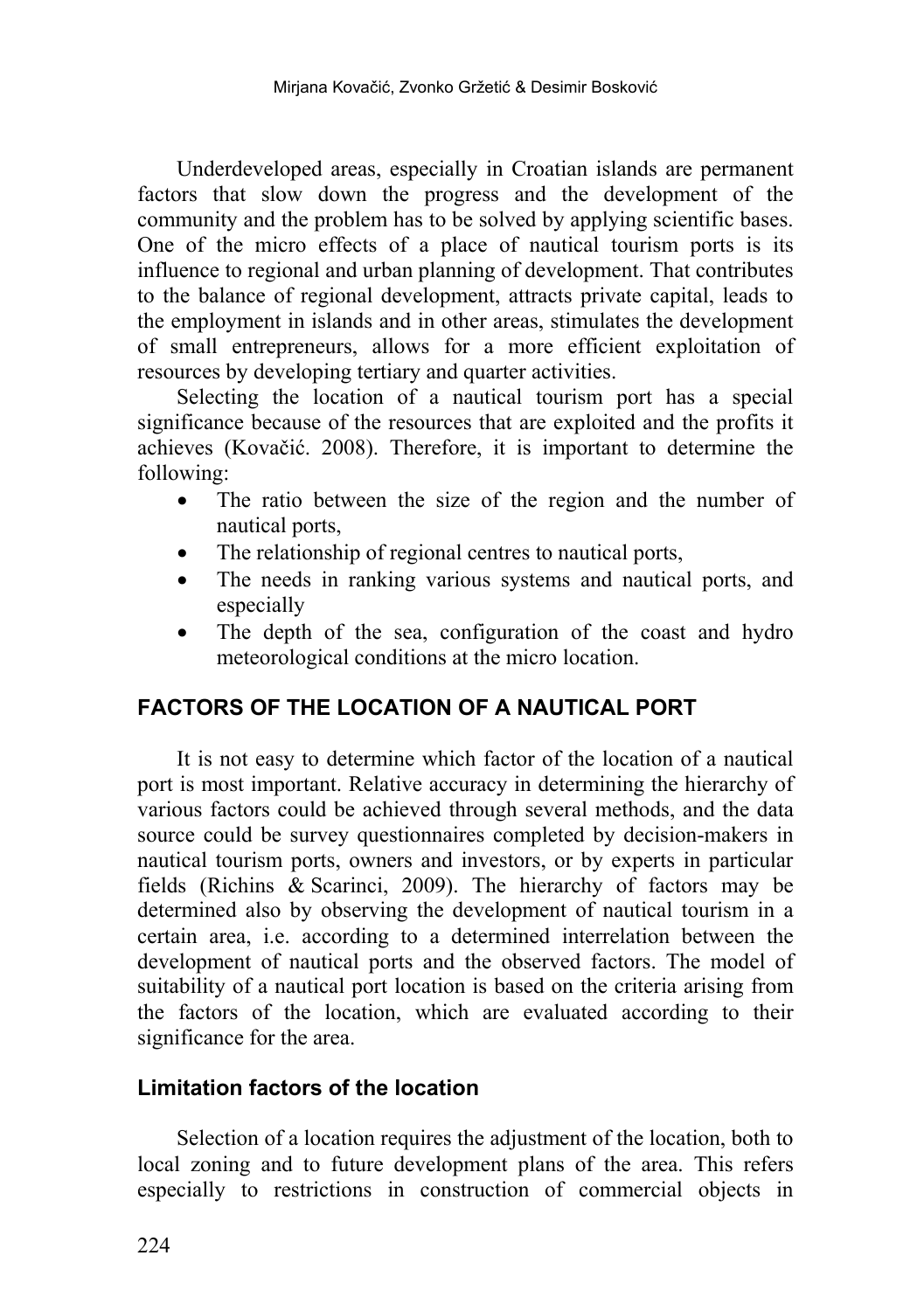protected parts of the littoral. Due to numerous marinas opened recently in Europe and the USA, local governments have become more cautious when issuing construction permits. Such opposition are related to frequent objections of local residents, like (Robinson, 2002):

- Threats to the existing views
- Threats to the pollution of the environment
- Residents will not be able to have cheap berthing for their vessels
- Tourist navigation is a hobby of wealthy people.

In order to ease such objections and obtain permits for construction of a nautical port it is necessary to present clearly to local authorities and residents the project and if necessary to adjust it to reasonable requirements. There the important role is at the investors' team of experts who will make a quality presentation of the advantages of a nautical port, especially of a marina and thus increase the interest of the residents and of local authorities, such as (Čičin-Šain, 2004):

- Employment possibilities
- Increased attractiveness of the locality
- The use of access roads
- Increased capacity of sewage and water supply network
- Market distribution of local products

Nautical tourism has to be developed within the framework of acceptable density and recognisable features of the area, taking maximum care of the preserved and attractive natural environment – the advantage of the Croatian landscape. The use of space should be based on integral management, and not only on protection (Favro, Saganić, 2006).

Nautical ports and their construction in natural parks (The Kornati islands, he Pakleni islands, etc.) are particularly unacceptable for the environment, since they could change the view and pollute the natural ambience. Because the supply points are remote and communal infrastructure is scarce there might be difficulties in supply and preservation of the natural environment. This is an reason why the employees in marinas and yachtsmen are constantly advised to coexistence between natural and human communities.

## **Economic and political factors**

Selecting the location of a nautical tourism port includes the analysis of the market of a nautical port and of the development policy measures at the national and regional level. The market analysis is the most important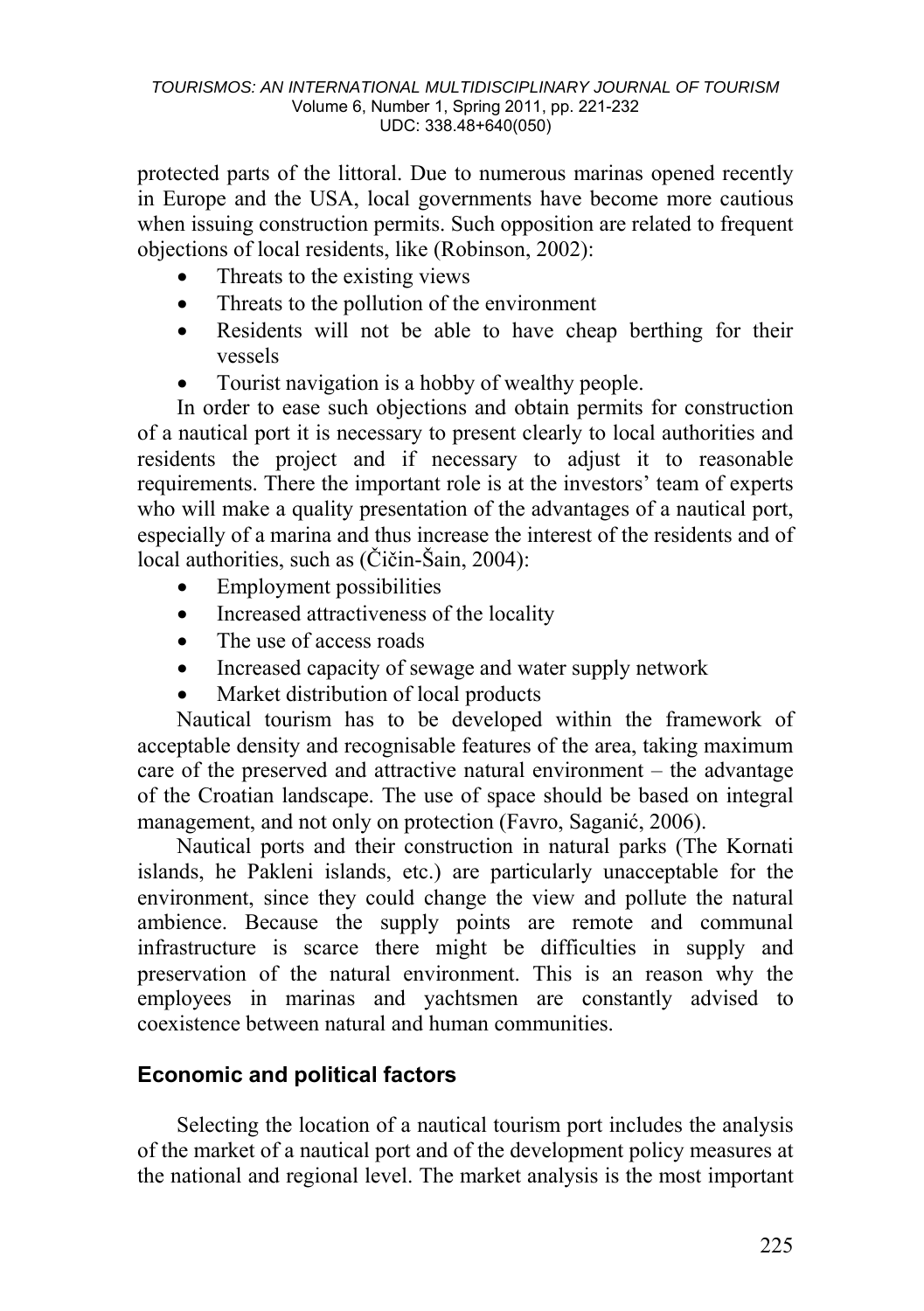part of the investment study because without market recognition the basic objective of the investment – the increase of the capital cannot be realised. In order to achieve the aim it is necessary to increase the profit, and it could be achieved through successful business operations, which, basically, refers to selling of the output products/services and to buying input products/services.

Motivational elements and expectations that motivate boaters to visit a destination make part of a market analysis that should respond to the question what flow of boaters might be expected in a nautical port. The analysis of the offer and demand at the nautical market makes part of the market analysis that will determine the justification of the investment in the selected location of a nautical tourism port. It includes the estimation on operational flow in view of the trends at the nautical market of offer and demand and the estimation of the amount of turnover for a certain period of years.

Market analysis is a process of research in which the basic factors active in the market are analysed and main characteristics and changes in creating the demand and the offer in particular places and in particular time are observed. Market research has a particular importance for nautical tourism also because of the seasonal aspect of business operations of nautical tourism ports.

#### **Socio-demographic and cultural factors**

Nautical tourism as a selective type of tourism includes also users of nautical services, who come from higher social strata. They are promoters of the changes both in the places they sojourn (nautical tourism ports) and in relation to residents, bringing in their culture and expectations in terms of standard of living, quality of the offer, foreign languages and other.

#### **Social and cultural living conditions of the surroundings**

Social and cultural conditions of the area are starting points of the concept aimed at satisfying nautical needs. They comprise attitudes, desires, expectations, level of intelligence and education, beliefs and customs of a particular society. An element of socio-cultural environment is ethical environment that includes a set of generally accepted and implemented standards of personal conduct (Weihrich, & Koontz, 1994). Interaction of these elements requires a constant monitoring and examining of their relations in order to implement them in the system of successful business operations of the nautical port. At that point the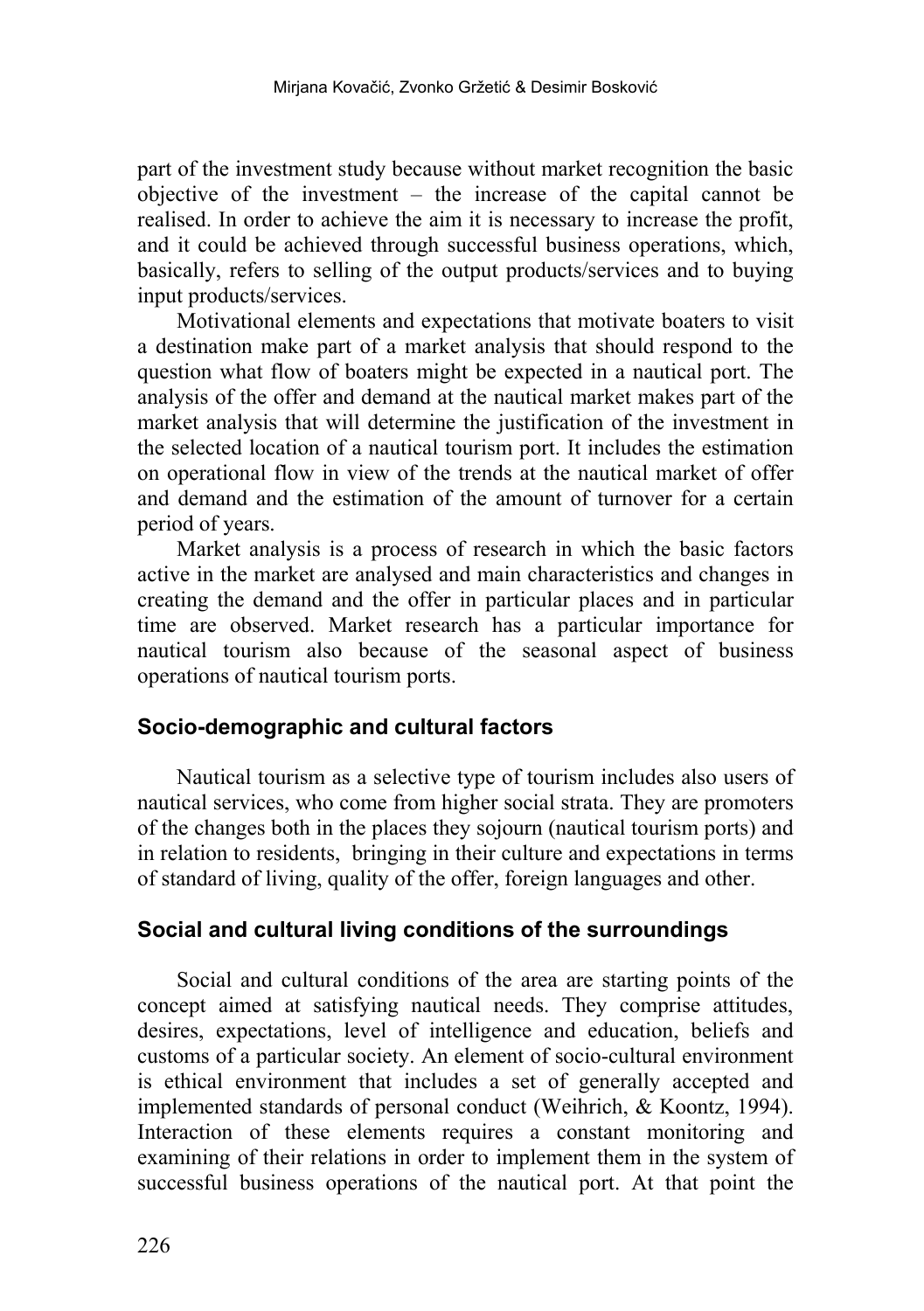national culture is an important factor of the outer surroundings and it affects the design of the company's structure (Robbins, 1990).

Boaters are visitors arriving from developed countries, used to a higher standard of living, with higher education and hence more demanding. They value a number of elements aimed at their pleasure. Nautical ports in smaller locations depend on local influence and atmosphere. Certain cases indicate that the accelerated development, the construction of nautical ports, especially marinas, has changed the structure and the living style in such localities (Marina Frapa, Rogoznica). In that process, there are two-way relations between domicile residents and nautical tourism ports. Such relations may be positive, especially during the adaptation, tourist evolution and construction, which will further positively reflect to boaters who will consider them as a part of nautical offer.

Interrelation and potentially negative socio-cultural relations have rarely been studied separately, and the relation of nautical tourism and socio-cultural environment is still inadequately researched. Simultaneously, during its transformation process from quantity into quality, nautical tourism as a complex social phenomenon has become the issue of increased social interest.

## **Socio-demographic consequences of the development of nautical tourism ports**

Socio-demographic consequences of the construction and development of nautical tourism ports are mostly positive and may be summarised as follows:

- a technological and technical system of services similar to those in more developed countries will be implemented
- they supplement the existing infrastructure and add a new quality in terms of urban planning and environment
- have positive effects to the level of employment in the area
- new possibilities for indirect additional benefits are opened, the increase of the standard of living and communal infrastructure improvement
- influence the general transformation of the locality by increasing the offer
- contributes to the entire quality of living of domicile residents.

Development of nautical tourism ports will result in *numerous benefits,* such as: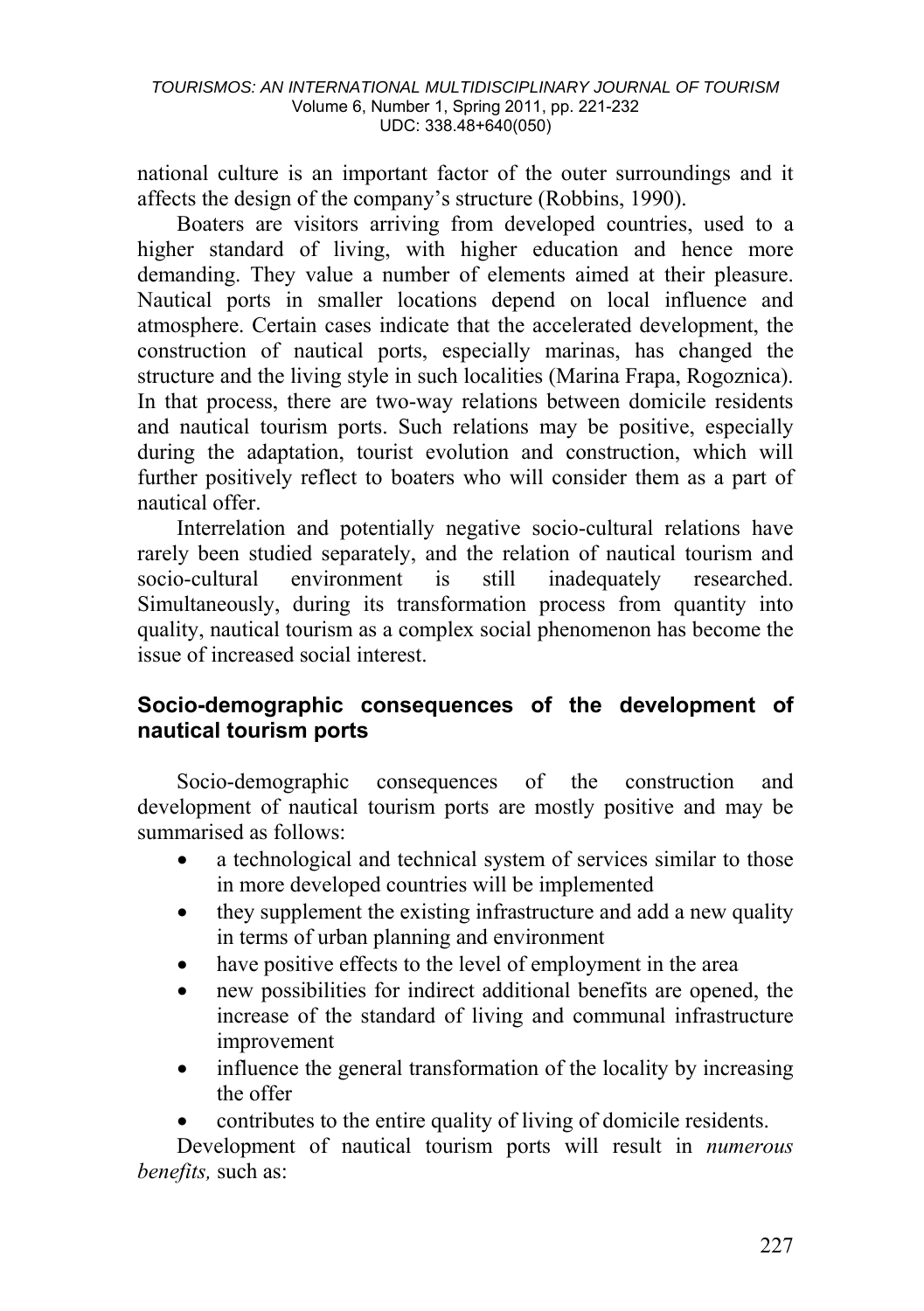- *direct benefits*  finances gathered from taxes, admissions to national and natural parks, concession fees
- *indirect benefits* new catering objects due to the increased demand of boaters, increase quality of services in places where the boaters sojourn.

Due to their isolated geographic position, the islands are frequently socially isolated and treated as isolated communities, while the development of nautical ports will have a positive result to the life of the residents. Boaters will also contribute to such changes in the following sense:

- local inhabitants will have opportunities to realise additional income (selling of fish, catering, other tourist services)
- local ports and bays will collect finances from berthing fees in ports and anchorages
- emigration process of local inhabitants will fall, since the employment opportunities have increased.

Nautical tourism will indirectly affect the increase of accommodation capacities in the coast and islands. Although it has been observed that boaters in Croatia mostly stay overnight in their yachts, there is a clear trend of increased overnights in the coast. Nautical tourism affects and promotes the development of *numerous service business activities* that are directly or indirectly related to boaters' needs for occasional various services.

By analyzing the development of nautical tourism ports and area of their location it is easy to obtain a very strong positive correlation and impact to environment. The development has had a rapid dynamics as the population number in 4-6 years increased by 3-5 times, and the indicators of standard are higher than a national standard. The manifestation of the development of small business is best seen in the following table (table 1). As an example, the results of research give a complete picture of development indicators of a small place Rogoznica (Croatia), situated in the middle of the Croatian side of the Adriatic coast. In this area is also situated Marina Frapa, which was proclaimed as the best marina in the World in February 2007. This great reward was given on the prestigious World tourist competition in Madrid, in the category of the World best nominated marinas. The journey from the vision to the best marina in the World was successfully achieved by its owner and manager in more than 10 years. *Marina Frapa* is situated on north – west side, fully protected by wind, in cove Soline (picture 1). The island on which is marina situated give to nautical tourists special pleasure and enjoy, because of its beauty, clean environment and its offer.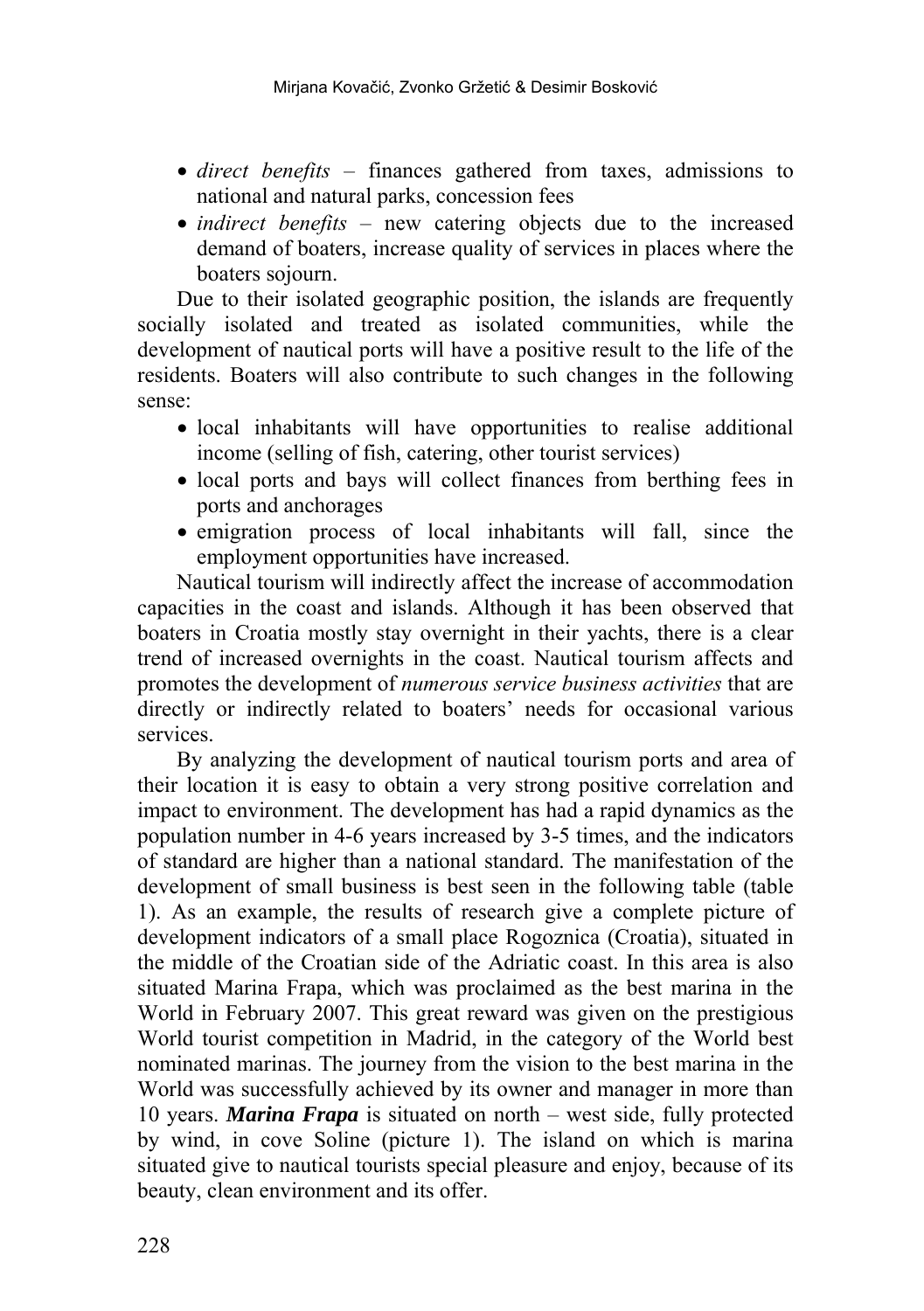#### *TOURISMOS: AN INTERNATIONAL MULTIDISCIPLINARY JOURNAL OF TOURISM*  Volume 6, Number 1, Spring 2011, pp. 221-232 UDC: 338.48+640(050)





*Source: Hydrographic Institute of Croatia, 2007* 

It is obvious that the marina Frapa, in only ten years of its business operations has initiated a very dynamic development in this locality. Such example is also noticed in the localities of nautical ports in the Croatian Adriatic, but also in the Mediterranean. This example is not an exception, it is rather a rule. It is quite obvious that a leader has emerged in the Mediterranean, which is an initiator of a local and economic regional development, especially in the domain of small business. The new leader is economically stable and strong enough to be able to completely overtake the role of a development leader.

It is logical to conclude that the development of nautical tourism ports is a process of social changes and changes of living conditions in nautical destinations, and a process that can affect the change of social and economic structure and activities in the islands and the coast.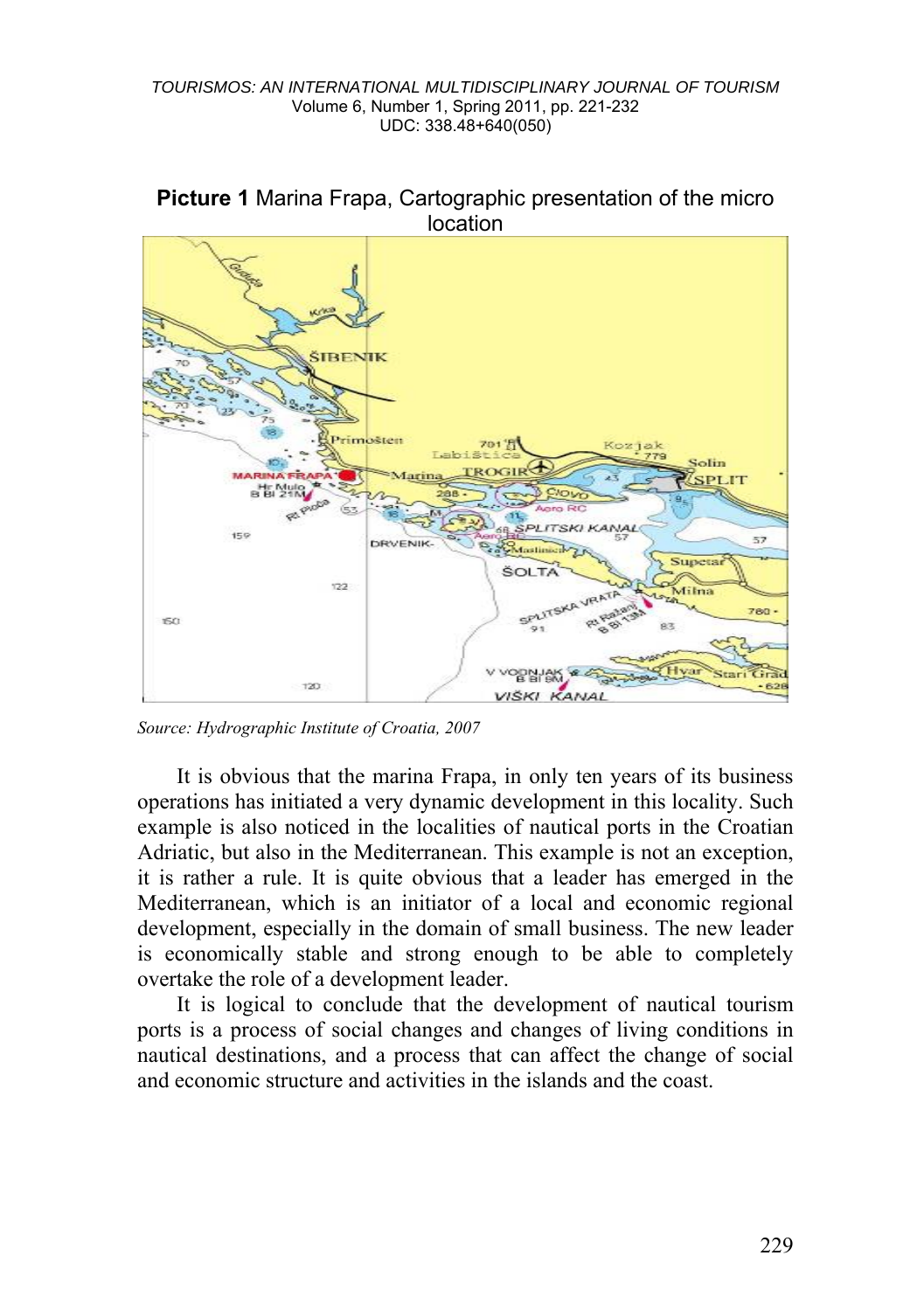| Development indicators                     | Before the marina Frapa<br>(year 1995) | Marina Frapa<br>in business<br>(year 2006) |
|--------------------------------------------|----------------------------------------|--------------------------------------------|
| No. of population                          | 350                                    | over 1500                                  |
| Average age of the population              | over 70                                | about 40                                   |
| No. of employed                            | 30                                     | 500                                        |
| No. of small and medium-sized<br>companies | 10                                     | 100                                        |
| Price of land                              | $10-20$ eura                           | $100 - 300$ eura                           |
| No. of restaurants                         | 1                                      | 8                                          |
| No. of cafes                               | $\mathfrak{D}$                         | 15                                         |
| No. of shops                               | $\mathfrak{D}$                         | $\mathbf Q$                                |
| No. of exchange offices                    | $\theta$                               | $\mathfrak{D}$                             |
| Primary schools                            | $\theta$                               | $\mathfrak{D}$                             |
| Natural resource preservation<br>(ecology) | preserved                              | preserved                                  |

**Table 1** The development results in the area of Rogoznica, Croatia

*Source: Luković, Šamanović, 2007* 

## **CONCLUSION**

Nautical tourism may substantially contribute to overall economic development, to the increase of the standard of living and to the quality of life of domicile inhabitants, under the condition that it is established on scientifically based development factors, proved in practice in developed countries.

Nautical ports are open, dynamic and complex systems in steady growth in Croatia and in less developed countries like Greece, Turkey etc., due to which the development of such system is to be continually monitored and researched. Accordingly, it is necessary to determine the objectives at the level of the system (country) and at the level of each element (region), in order to define the main criteria and sub-criteria, which will be the basis for long-term planning of development and for optimisation of selecting the location and facilities of nautical tourism ports.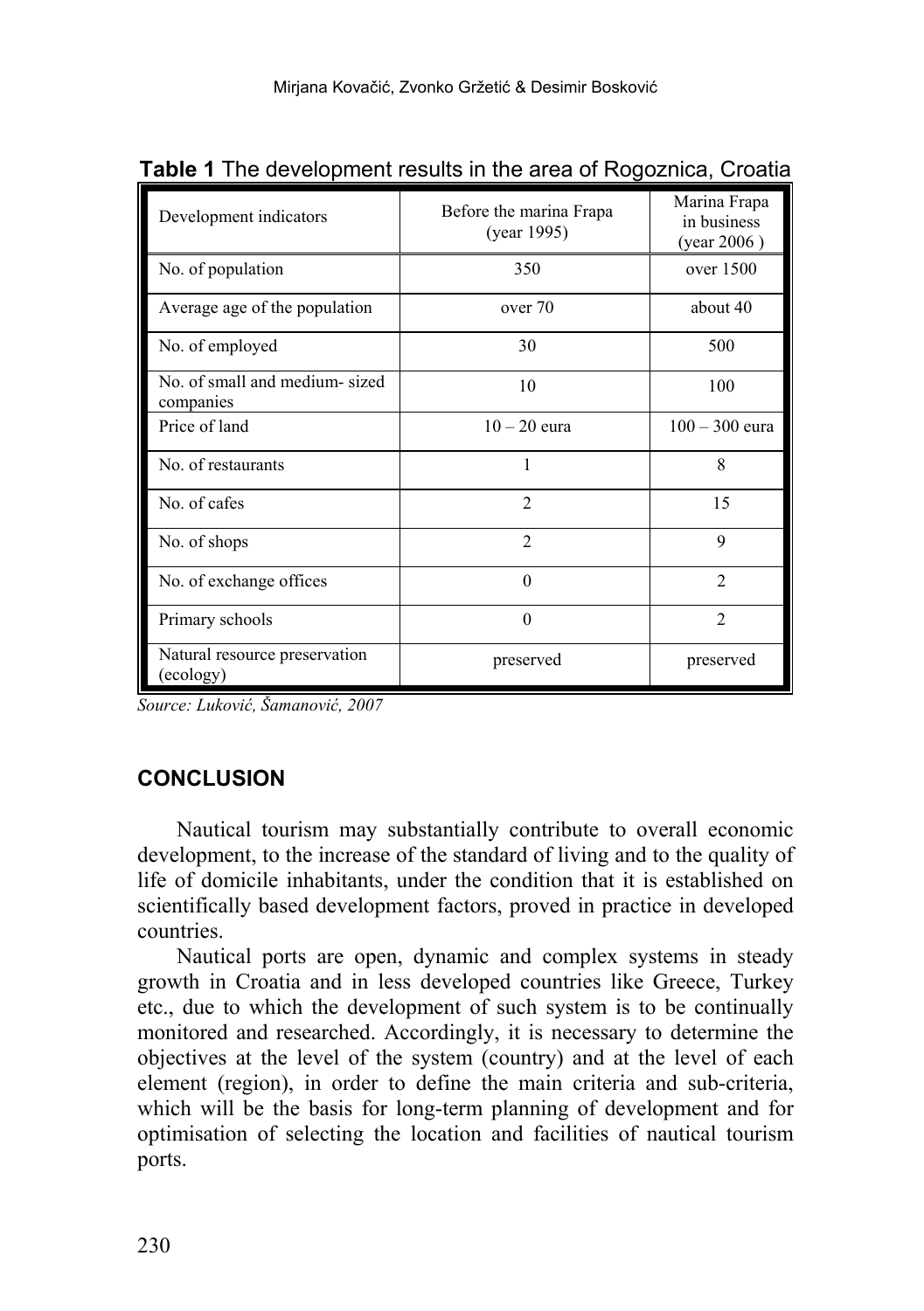The quantity of investment and the term of return of the investment have an increased importance, especially in new market conditions of operations of nautical ports. Such criterion could therefore be vital in future, especially in less developed countries with scarce nautical infrastructure. The solution could be found in positive and stimulating government policy that will stimulate new investments, simultaneously determining the development guidelines and define the regional objectives and priorities (macro locations).

Such organisational model of development of nautical tourism ports influences the development of the surrounding area in such manner that the area influences to the demand in nautical ports.

#### **REFERENCES**

- Čičin-Šain, D. (2004). Planiranje i izgradnja marina s menadžerskog aspekta. Visoka škola za turistički menadžment. Elektronički zbornik radova. *Šibenik*, Vol. 1, No.4, pp.1-17.
- Dodds, R. & Butler, R. (2010). Barriers to implementing sustainable tourism policy in mass tourism destinations. *Tourismos,* Vol. 5, No.1, pp.35-54.
- Favro, S. & Saganić I. (2006). *Sustainable Development of Nautical Tourism in Croatia.* New Perspectives and Values in World Tourism & Tourism Management in the Future. Turk-Kazakh International Tourism Conference. Alanya, Turkey. Book 1, pp.602-620.
- Kovačić, M. (2008). Optimisation of Selection of the Location and Facilities of a Nautica Tourism Port. Doctoral thesis. Faculty of Maritime Studies of the University of Rijeka, Croatia
- Luković, T. (2002). *Yachting on the European part of the Mediteranean*. Croatian Paneuropean Union. Split, Redak d.o.o.
- Luković, T. and Šamanović, J. (2007). *Management and economy of nautical tourism.* Hydrographic Institute of Croatia, Split.
- Richins, H. & Scarinci, J. (2009). Climate change and sustainable practices: A case study of the resort industry in Florida, *Tourismos,* Vol. 4, No.2, pp. 107-128.
- Robbins, S. (1990). *Organization Theory Structure, Design and Applications*.  $(2<sup>nd</sup>$  ed.). New Jersey, Prentice Hall Englewood Cliffs.
- Robinson, P.J (2002). *Marinas and Social Demands*. http://www.icomia.com/library/introduction.asp. Accessed the 5<sup>th</sup> of Septembar 2008, at 18:00.

Weihrich, H. & Koontz, H. (1994). *Menadžment.* Zagreb, Mate.

*SUBMITTED: JANUARY 2010 REVISION SUBMITTED: MAY 2010*